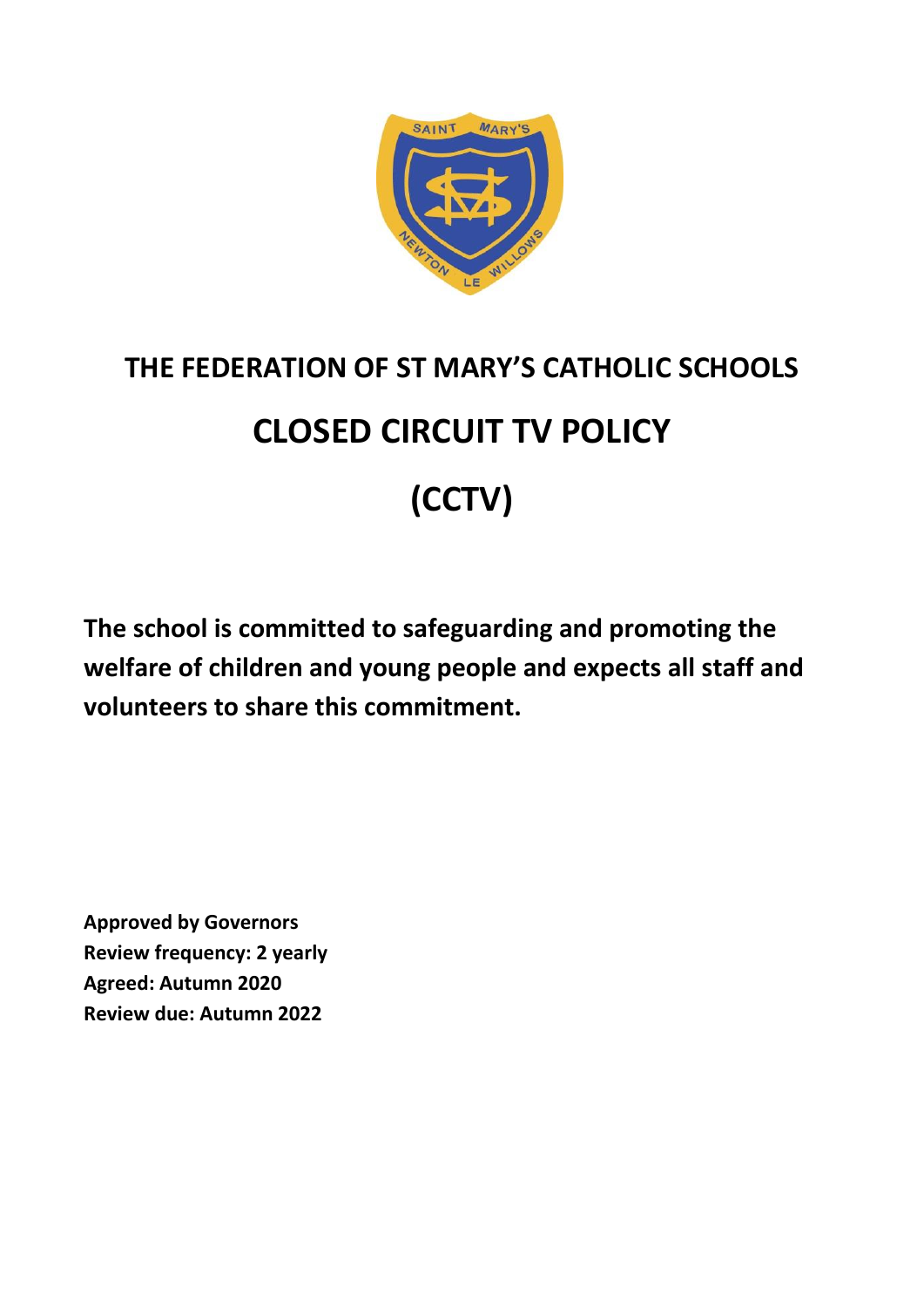#### **1. Introduction**

The purpose of this policy is to regulate the management, operation and use of the closed circuit television (CCTV) system at The Federation of St Mary's Catholic Schools.

The system currently comprises a number of static cameras located around the school site. All cameras are monitored from the school office under restricted access and the recordings are only available to nominated Senior Leaders, Administration staff and IT Manager. The system stores the information for one month before it is deleted and this information is kept on the school site.

This Code follows General Data Protection Regulations. The Code of Practice will be subject to review bi-annually to include consultation as appropriate with interested parties.

The CCTV system is owned by the school.

## **2. Objectives of the CCTV system**

- To protect the school buildings and assets of the school.
- To increase personal safety of staff, students and visitors and reduce the fear of crime.
- To support the Police in a bid to deter and detect crime.
- To assist in identifying, apprehending and prosecuting offenders.
- To protect members of the public and private property.

## **3. Statement of intent**

The CCTV system is registered with the Information Commissioner under the terms of the General Data Protection Regulation (GDPR), the Data Protection Act 2018 (DPA), the Education (Pupil Information) (England) Regulations 2005 and will seek to comply with the requirements of both the Data Protection Act and Commissioner's Code of Practice.

The school will treat the system and all information, documents and recordings obtained and used, as data which are protected by the Data Protection Act.

The system installed is compliant with the Data Protection Act, Human Rights Act and Regulatory Investigation Powers Act.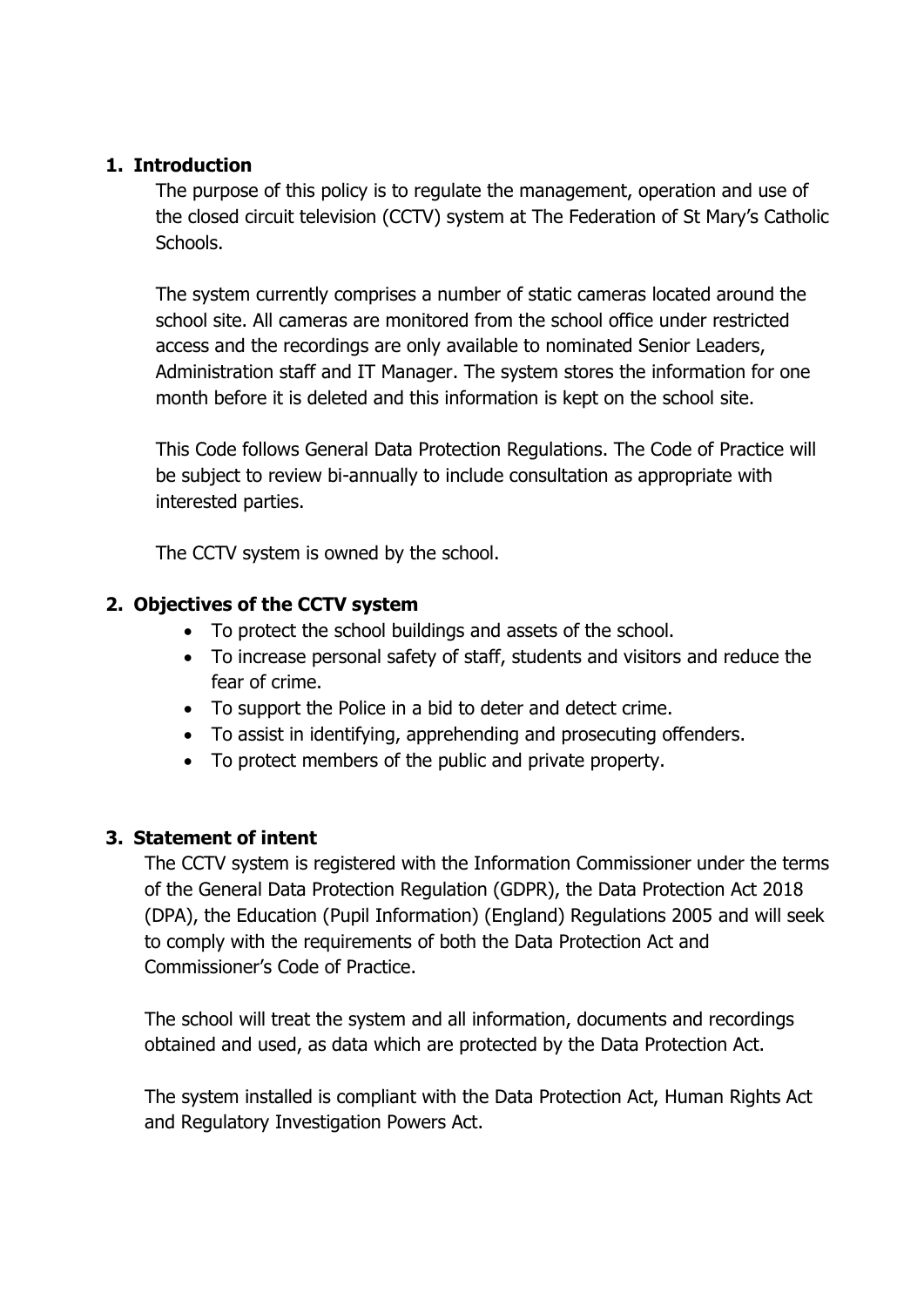Cameras will be used to monitor activities within the school grounds and its car parks and in the vicinity of the access gates and reception area to identify adverse activity occurring, anticipated, or perceived, and for the purpose of securing the safety and wellbeing of the school and its staff, students and visitors.

Cameras are static and are focussed on the school buildings and around entrances/exits and are not focused on private homes, gardens and other areas of private property.

Materials or knowledge secured, as a result of CCTV, will not be used for any commercial purpose. Recordings will only be released to the media for use in the investigation of a specific crime and with the written authority of the Police. Recordings will never be released to the media for purposes of entertainment.

The planning and design has endeavoured to ensure that the Scheme will give maximum effectiveness and efficiency but it is not possible to guarantee that the system will cover or detect every single incident taking place in the area of coverage.

Warning signs, as required by the Code of Practice of the Information Commissioner have been placed at key points in the building.

#### **4. Operation of the sytem**

The CCTV system will be administered and managed by the school in accordance with the values and objectives expressed in the code. The day to day management will be the delegated responsibility of the Headteacher. The CCTV system will be operated 24 hours each day, every day of the year, recording all activity. All operators and others with access to images must be aware of the access procedures that are in place.

#### **5. Control and Liason**

A member of the office staff will check and confirm the efficiency of the system on a regular basis and that the equipment is properly recording and that cameras are functional. The school will liaise with the appropriate company regarding servicing and /or repairs of the system.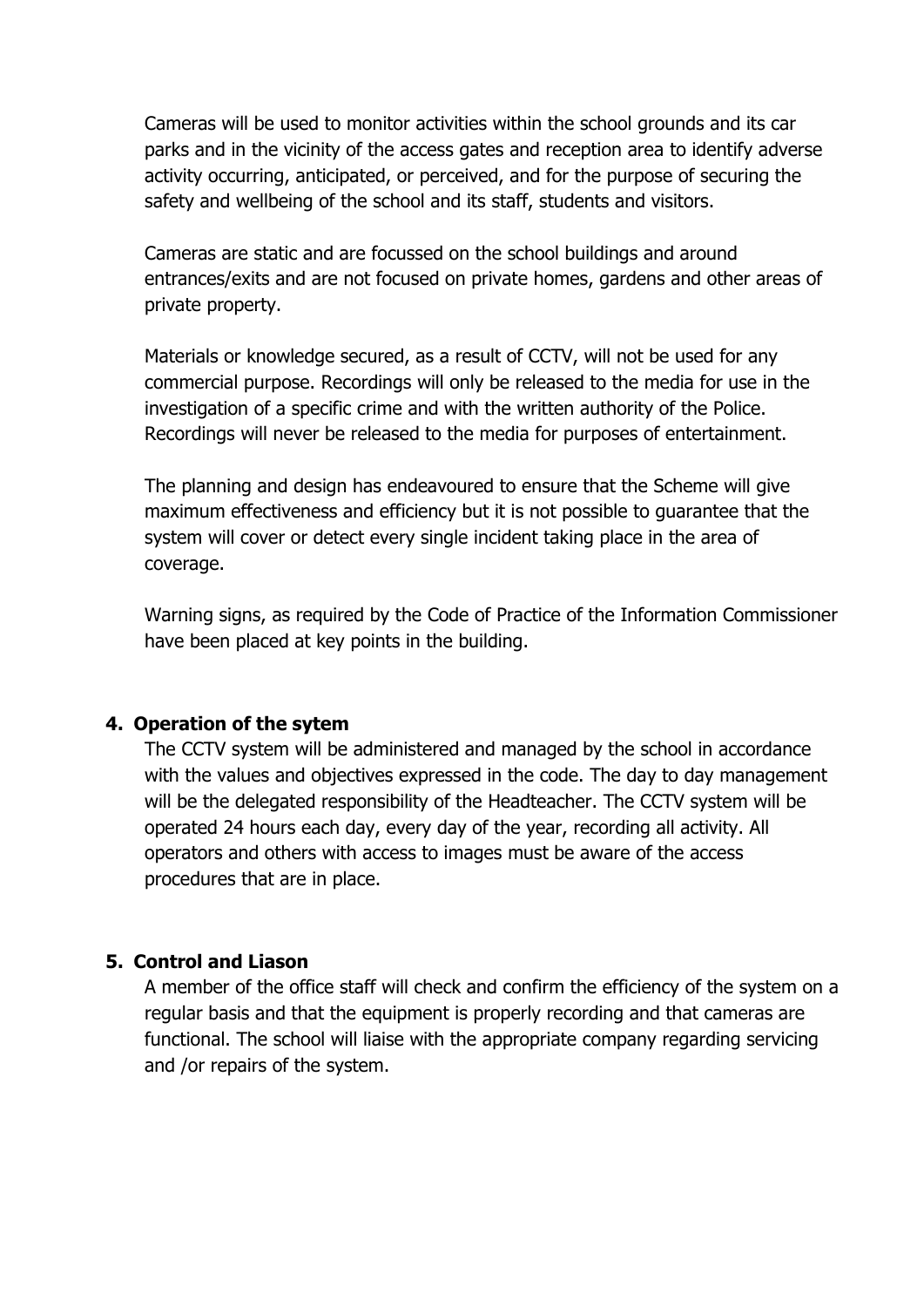#### **6. Monitoring Procedures**

Camera surveillance may be maintained at all times and footage continuously recorded and held on system memory. Applications received from outside bodies (e.g. solicitors) to view the footage will be referred to the Headteacher.

# **7. Breaches of the code (including breaches of security)**

Any breach of the Code of Practice by school staff will be initially investigated by the Headteacher, in order for the Headteacher to take the appropriate disciplinary action. Complaints will be dealt with in accordance with the ICO Code of Practice.

#### **8. Assessment of the scheme and code of practice**

Performance monitoring, including random operating checks, may be carried out by a nominated member of the office staff.

#### **9. Complaints**

Any complaints about the school's CCTV system should be addressed to the Headteacher. Complaints will be investigated in accordance with the ICO Code of Practice.

## **10. Access by the Data Subject**

The Data Protection Act provides Data Subjects (individuals to whom "personal data" relate) with a right to data held about themselves, including those obtained by CCTV.

Subject Access Requests should be made in writing to the Headteacher. The request should provide as much information as possible to enable the school to find the images including date, time, and location. If the Data Subject is unknown to the school, then photograph of the individual and/or a description of what they were wearing at the time they believe they were caught on the system may be requested, in order to aid identification.

## **11. Public Information**

Copies of this Code of Practice will be available to the public from the school office and the school website.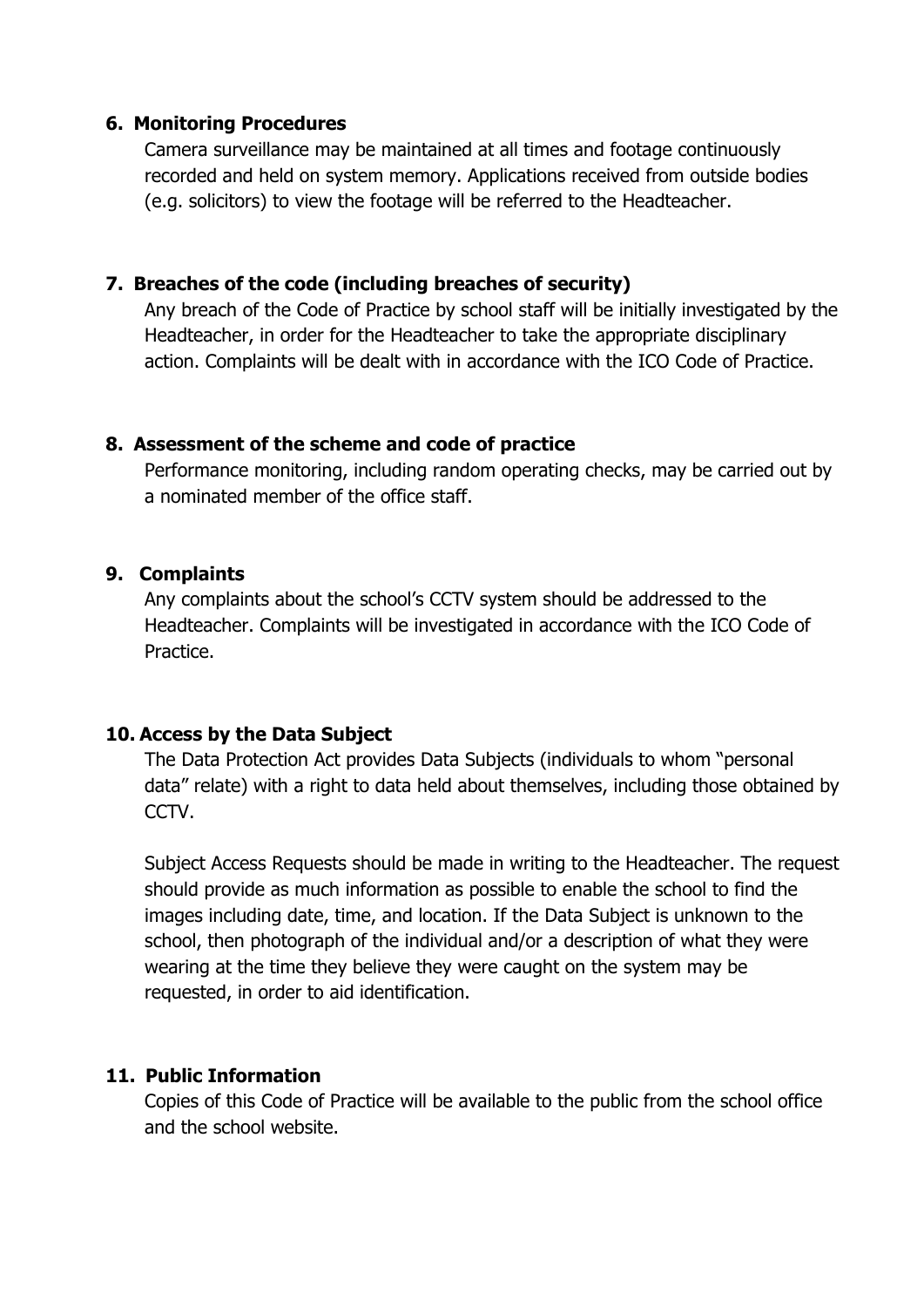# **Summary of Key Points**

- This Code of Practice will be reviewed every two years.
- The CCTV system is owned and operated by the school.
- Liaison meetings may be held with the Police and other bodies.
- Recording discs used will be properly indexed, stored and destroyed after appropriate use.
- Discs may only be viewed by Authorised School Officers and the Police.
- Discs required as evidence will be properly recorded, witnessed and packaged before copies are released to the Police.
- Discs will not be made available to the media for commercial or entertainment.
- Discs will be disposed of securely by incineration.
- Any breaches of this code will be investigated by the Headteacher. An independent investigation will be carried out for serious breaches.
- Breaches of the code and remedies will be reported to the Headteacher.

Signage states: Images are being monitored for the purposes of public safety, crime prevention, detection and prosecution of offenders.